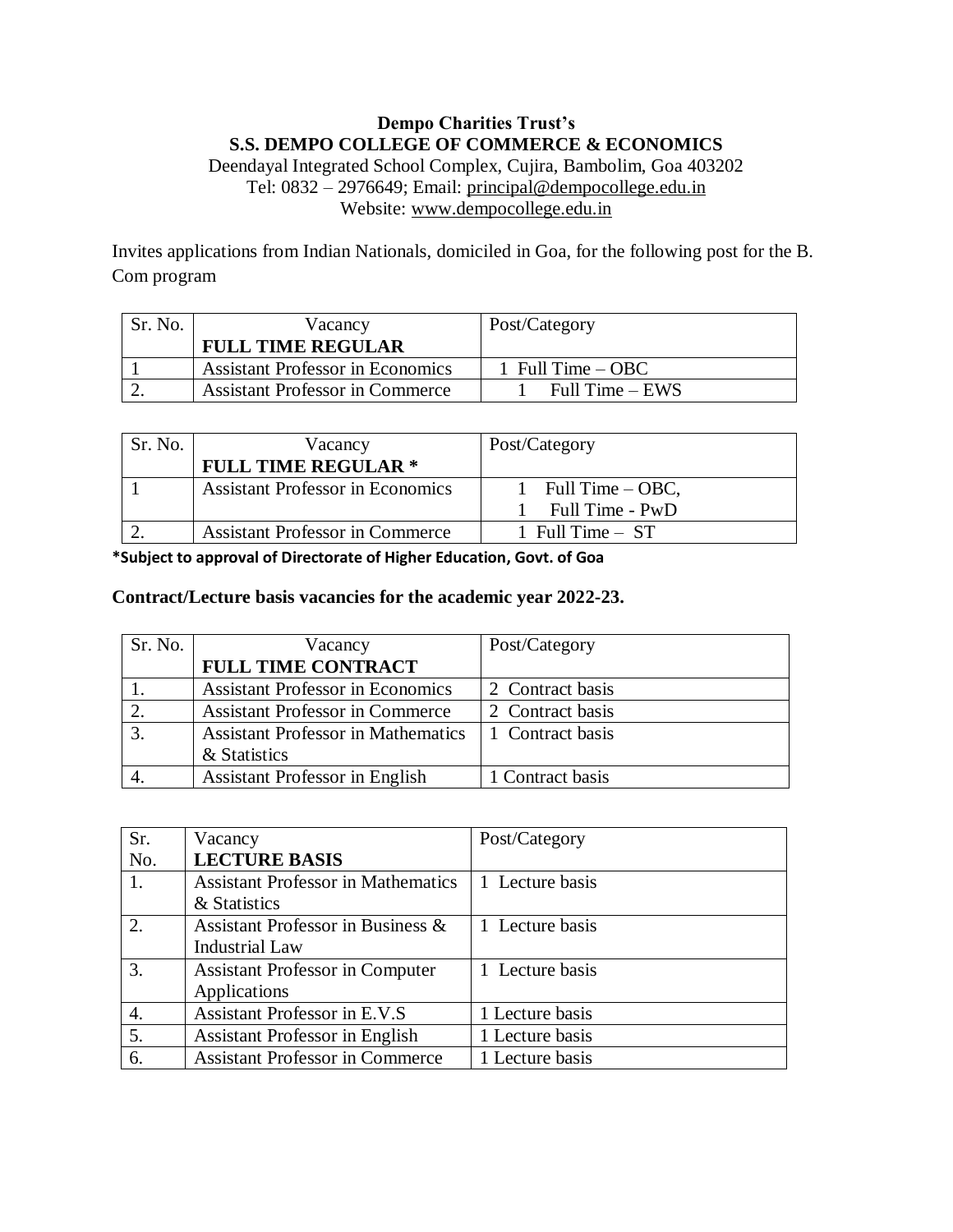## **Mandatory requirements:**

(1) Certificate of 15 years residence in Goa, issued by competent authority of Govt. of Goa

(2) Knowledge of Konkani (essential), knowledge of Marathi (desirable)

I) For reserved posts listed, only candidates, origin from the State Goa with valid certificate of residence and valid caste certificate issued by Govt. of Goa need apply. If no suitable candidates are available from the respective reserved category, candidates from General Category may be considered for appointment on contract basis during the academic year.

## II) Minimum qualification and experience (For all posts)

A] Good academic record ( minimum second class at the undergraduate level in the concerned subject) with at least 55% marks relaxation in percentage for reserved category shall be as per statutes of Goa University (or an equivalent grade) in a point scale wherever grading system is followed at the Master's degree level, in a relevant subject from an Indian University, or an equivalent degree from an accredited foreign university.

B] For post of Assistant Professor in Computer Applications

Good academic record with at least 55% aggregate or an equivalent grade at the Masters degree with subject Computer Science/ Engineering or Information Technology, M.Sc in Computer Science, M.Sc (I.T.) M.C.A., M.E. (Computer Engineering) M.Tech. (Computer Technology)

C] Candidates for all the above posts besides fulfilling the above qualifications should have cleared the eligibility test NET/SET for lectures conducted by UGC, CSIR or similar test accredited by the UGC.

However, the candidates who have been awarded a Ph.D. degree in accordance with the University Grants Commission (minimum standards and procedure for award of Ph.D degree Regulations 2009 or 2016) as incorporated in the relevant Goa University statutes, shall be exempted from the requirement of the minimum eligibility condition NET/SET.

II) Pay and Service conditions:

As prescribed by Goa University/Directorate of Higher Education, Govt. of Goa.

III)

- Persons who are already employed shall apply through proper channel.
- Break in Service, if any, should be accounted for.
- Interested candidates should apply giving full details of academic qualification from S.S.C. onwards clearly indicating the subjects offered, marks secured, class, division and percentage obtained in all the public examinations, teaching experience, date of birth etc.